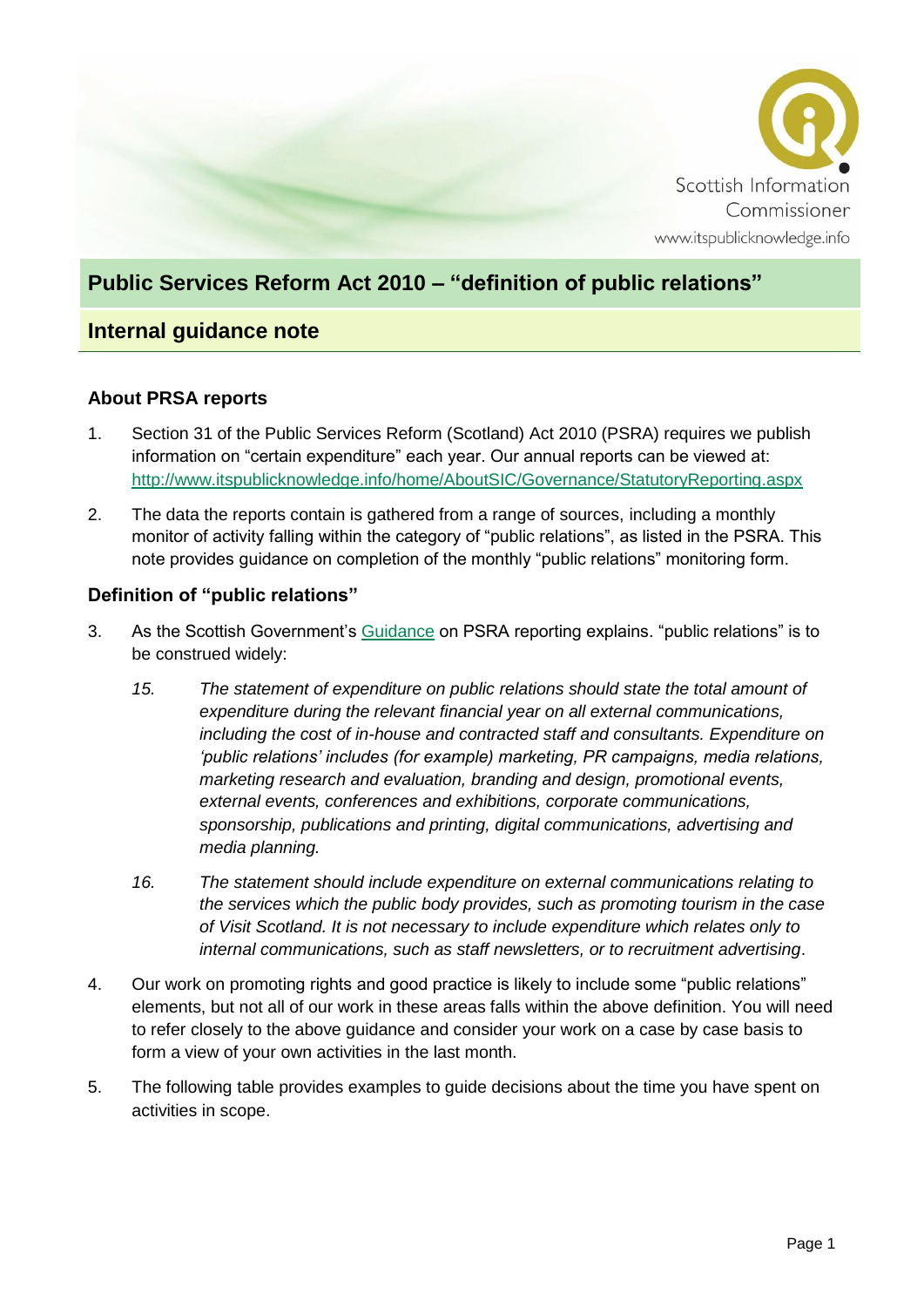| Activities likely to be in scope of "public relations"                                                                                                                                                                                                                  | Activities unlikely to be in scope of "public relations"                                                                                                                                                                                     |
|-------------------------------------------------------------------------------------------------------------------------------------------------------------------------------------------------------------------------------------------------------------------------|----------------------------------------------------------------------------------------------------------------------------------------------------------------------------------------------------------------------------------------------|
| Drafting and issuing any external communications<br>e.g. promoting reports and events, newsletters<br>(including decision learning points summaries for the<br>newsletter), , guidance on good practice/FOI                                                             | Preparing and editing the internal DRU<br>Drafting the content of a report or guidance (that a communication is<br>about)<br>Preparing statistics (unless they are about evaluation of a<br>communication)<br>Internal bulletin<br>$\bullet$ |
| Writing the design, promotional, research,<br>photography, website design brief for an external<br>contractor relating to work on external<br>communications.                                                                                                           | Preparing other aspects of an invitation to tender / invitation to quote<br>$\bullet$<br>relating to work on external communications e.g., delivery timescales,<br>payment of invoices, contracting with the SIC                             |
| Time spent with an external contractor relating to<br>work on external communications to discuss visual,<br>presentational and message elements                                                                                                                         | Managing other aspects of a contract relating to work on external<br>$\bullet$<br>communications e.g., payment of invoices, consultation on RFIs<br>relating to the contract.                                                                |
| Practical arrangements: contracting with the venue,<br>$\bullet$<br>developing the programme and briefings for<br>colleagues<br>Liaison with partner organisations about dates,<br>venues, content for an event.<br>Drafting and issuing invitations to attend an event |                                                                                                                                                                                                                                              |
| Delivering content at a roadshow or other external<br>$\bullet$<br>event, delivering best practice or rights advice at an<br>event<br>Preparing presentations                                                                                                           | Time spent at an event where you are in the audience<br>$\bullet$<br>Preparing / developing learning materials and guidance that a<br>$\bullet$<br>presentation may be about                                                                 |
| Delivering content to a sector group meeting                                                                                                                                                                                                                            | Representing the SIC at a meeting<br>$\bullet$                                                                                                                                                                                               |
| Preparing an evaluation form and compiling<br>$\bullet$<br>evaluation data, analysis of evaluation data                                                                                                                                                                 | Drafting other content in a committee report accompanying<br>$\bullet$<br>evaluation data e.g., risk and resource sections                                                                                                                   |
| Collating information for an information stall, staffing<br>an information stall                                                                                                                                                                                        | Networking at an event.<br>$\bullet$                                                                                                                                                                                                         |
| Working on new website content                                                                                                                                                                                                                                          | Maintaining existing website content<br>Website contract management, sending requests for website support.                                                                                                                                   |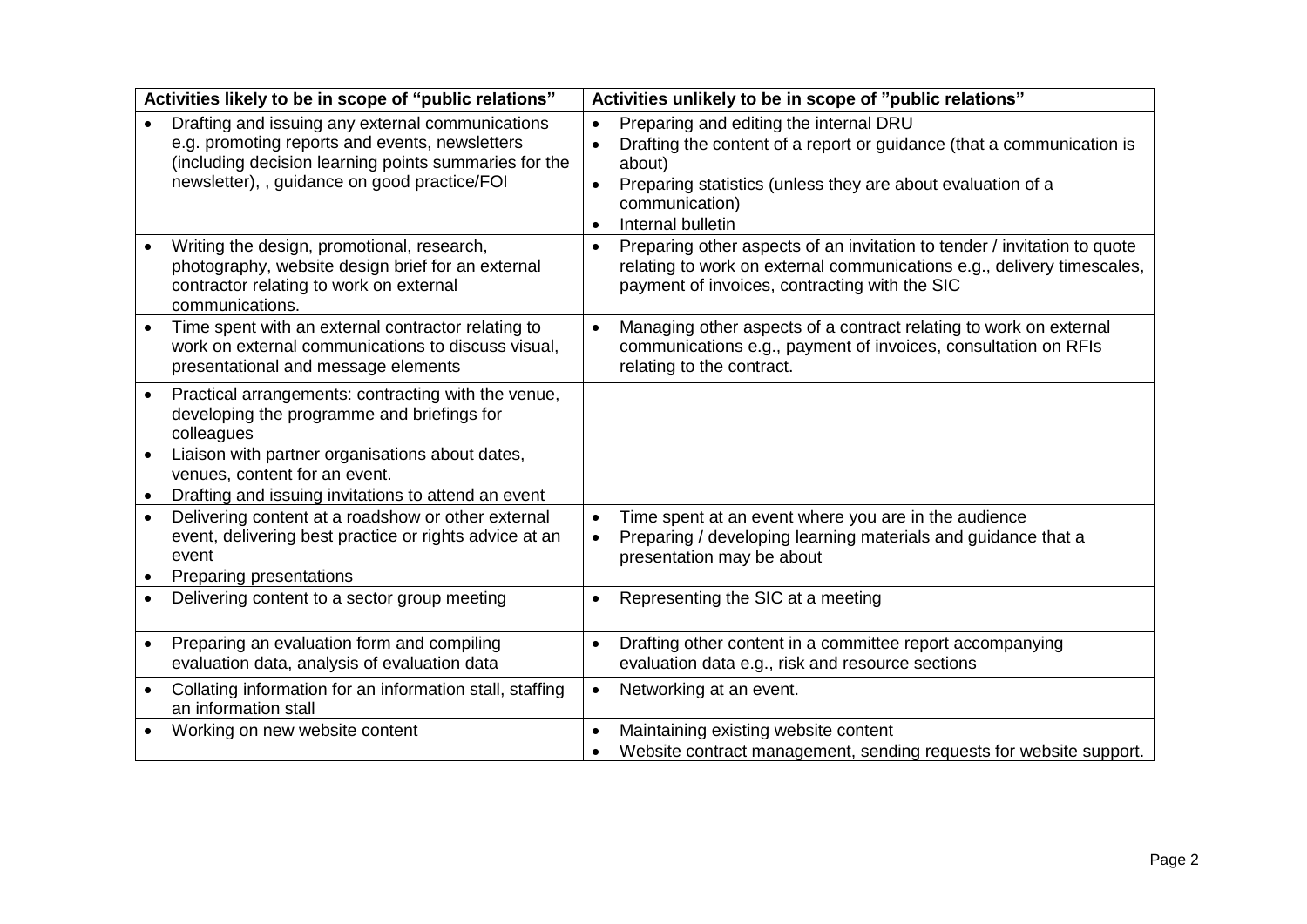# **Document control sheet**

| <b>Document Information</b>                                                          |                                                                                                                   |  |  |  |
|--------------------------------------------------------------------------------------|-------------------------------------------------------------------------------------------------------------------|--|--|--|
| Full name of current version: Class, Title, Version No and<br>Status.                | C7 Public Service Reform Act 2010 definition of "public"<br>relations" - internal guidance note v02 CURRENT ISSUE |  |  |  |
| E.g. C5 Key Documents Handbook v01 CURRENT ISSUE                                     |                                                                                                                   |  |  |  |
| <b>VC Fileld</b>                                                                     | 162800                                                                                                            |  |  |  |
| <b>Type</b>                                                                          | Procedure                                                                                                         |  |  |  |
| Approver                                                                             | <b>SMT</b>                                                                                                        |  |  |  |
| Responsible Manager                                                                  | <b>HOCS</b>                                                                                                       |  |  |  |
| Date of next planned review                                                          | December 2022                                                                                                     |  |  |  |
| <b>Approval &amp; Publication</b>                                                    |                                                                                                                   |  |  |  |
| Approval Date (major version)                                                        | 21/12/2021                                                                                                        |  |  |  |
| For publication (Y/N)                                                                | Υ                                                                                                                 |  |  |  |
| Date published                                                                       | 22/12/2021                                                                                                        |  |  |  |
| Name of document in website file library                                             | PSRAinternalguidance                                                                                              |  |  |  |
| Corrections / Unplanned or Ad hoc reviews (see Summary of changes below for details) |                                                                                                                   |  |  |  |
| Date of last update                                                                  |                                                                                                                   |  |  |  |

| <b>Summary of changes to document</b> |                     |                      |                                         |                                                                                                                                                               |
|---------------------------------------|---------------------|----------------------|-----------------------------------------|---------------------------------------------------------------------------------------------------------------------------------------------------------------|
| <b>Date</b>                           | <b>Action</b><br>by | Version<br>updated   | <b>New</b><br>version                   | <b>Brief description</b>                                                                                                                                      |
|                                       | (initials)          | (e.g.<br>$v01.25-36$ | number<br>(e.g.<br>v01.27, or<br>02.03) | (e.g. updated paras 1-8, updated HOPI to HOCS, reviewed whole<br>section on PI test, whole document updated, corrected typos,<br>reformatted to new branding) |
| 21/12/21                              | <b>BOW</b>          | 02.00                | 02.01                                   | New document created following approval of draft                                                                                                              |
| 21/12/21                              | <b>BOW</b>          | 02.01                | 02.04                                   | DCS updated, published on website                                                                                                                             |
|                                       |                     |                      |                                         |                                                                                                                                                               |
|                                       |                     |                      |                                         |                                                                                                                                                               |
|                                       |                     |                      |                                         |                                                                                                                                                               |
|                                       |                     |                      |                                         |                                                                                                                                                               |
|                                       |                     |                      |                                         |                                                                                                                                                               |
|                                       |                     |                      |                                         |                                                                                                                                                               |
|                                       |                     |                      |                                         |                                                                                                                                                               |
|                                       |                     |                      |                                         |                                                                                                                                                               |
|                                       |                     |                      |                                         |                                                                                                                                                               |
|                                       |                     |                      |                                         |                                                                                                                                                               |
|                                       |                     |                      |                                         |                                                                                                                                                               |
|                                       |                     |                      |                                         |                                                                                                                                                               |
|                                       |                     |                      |                                         |                                                                                                                                                               |
|                                       |                     |                      |                                         |                                                                                                                                                               |
|                                       |                     |                      |                                         |                                                                                                                                                               |
|                                       |                     |                      |                                         |                                                                                                                                                               |
|                                       |                     |                      |                                         |                                                                                                                                                               |
|                                       |                     |                      |                                         |                                                                                                                                                               |
|                                       |                     |                      |                                         |                                                                                                                                                               |
|                                       |                     |                      |                                         |                                                                                                                                                               |